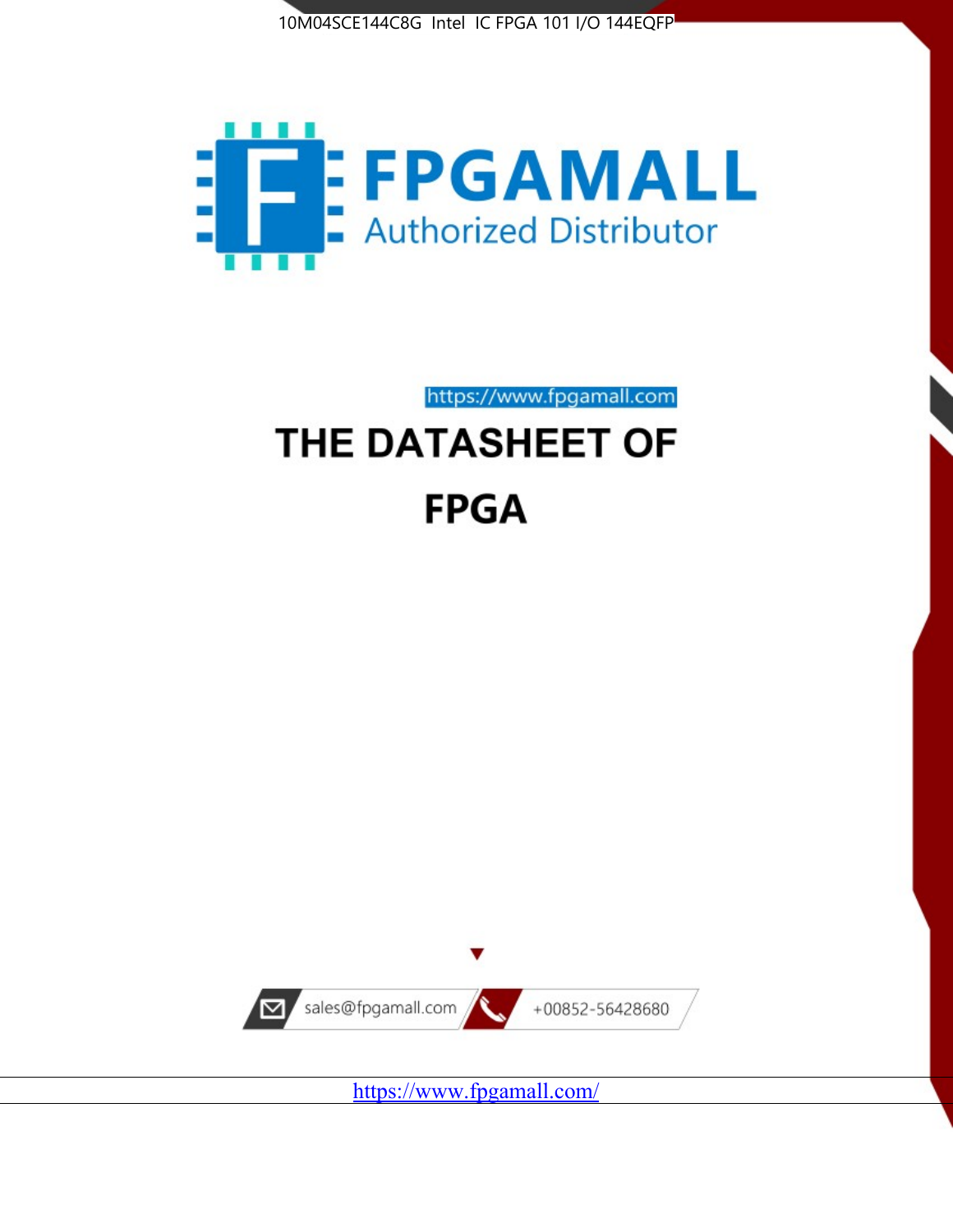10M04SCE144C8G Intel IC FPGA 101 I/O 144EQFP



# **Intel® MAX® 10 FPGA Device Overview**



**M10-OVERVIEW | 2017.12.15** Latest document on the web: **[PDF](https://www.altera.com/en_US/pdfs/literature/hb/max-10/m10_overview.pdf)** | **[HTML](https://www.altera.com/documentation/myt1396938463674.html)**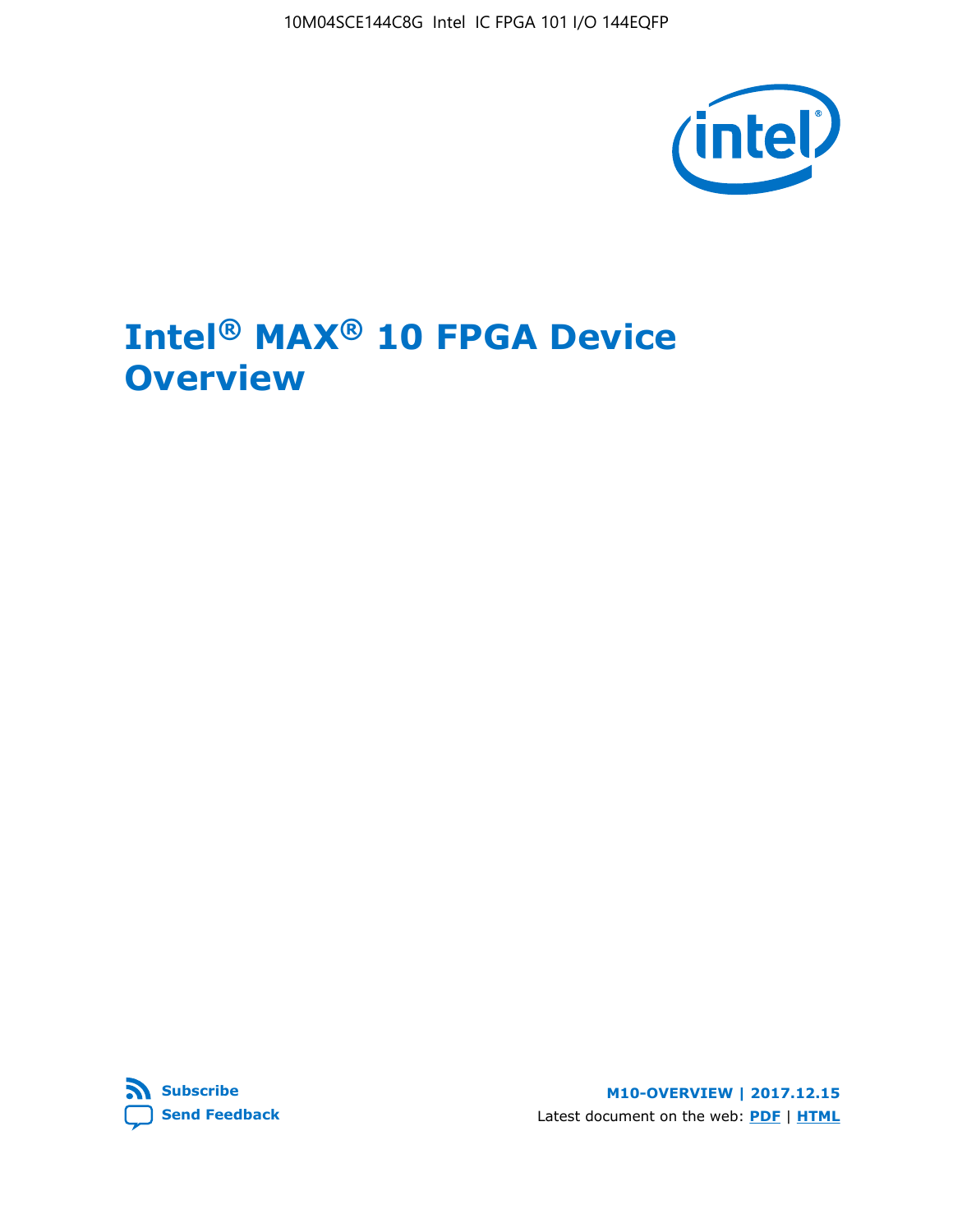

# **Contents**

| Intel® MAX® 10 FPGA Device Overview……………………………………………………………………………3  |  |
|--------------------------------------------------------------------|--|
|                                                                    |  |
|                                                                    |  |
|                                                                    |  |
|                                                                    |  |
|                                                                    |  |
|                                                                    |  |
|                                                                    |  |
|                                                                    |  |
|                                                                    |  |
|                                                                    |  |
|                                                                    |  |
|                                                                    |  |
|                                                                    |  |
|                                                                    |  |
|                                                                    |  |
|                                                                    |  |
|                                                                    |  |
|                                                                    |  |
|                                                                    |  |
| Document Revision History for Intel MAX 10 FPGA Device Overview 13 |  |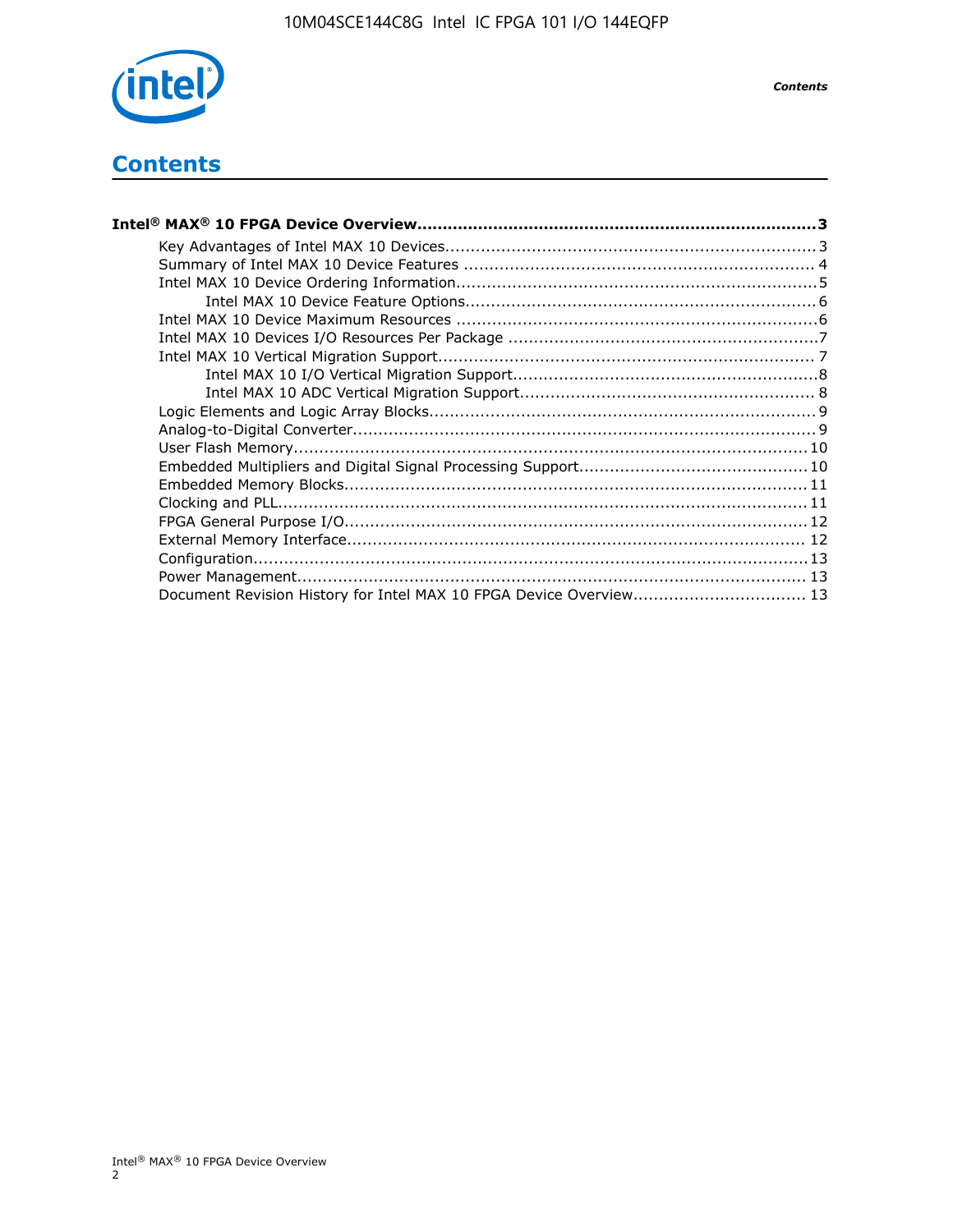

# **Intel® MAX® 10 FPGA Device Overview**

Intel® MAX® 10 devices are single-chip, non-volatile low-cost programmable logic devices (PLDs) to integrate the optimal set of system components.

The highlights of the Intel MAX 10 devices include:

- Internally stored dual configuration flash
- User flash memory
- Instant on support
- Integrated analog-to-digital converters (ADCs)
- Single-chip Nios II soft core processor support

Intel MAX 10 devices are the ideal solution for system management, I/O expansion, communication control planes, industrial, automotive, and consumer applications.

#### **Related Links**

[Intel MAX 10 FPGA Device Datasheet](https://www.altera.com/documentation/mcn1397700832153.html#mcn1397643748870)

## **Key Advantages of Intel MAX 10 Devices**

### **Table 1. Key Advantages of Intel MAX 10 Devices**

| <b>Advantage</b>               | <b>Supporting Feature</b>                                                                                                                                                                                  |
|--------------------------------|------------------------------------------------------------------------------------------------------------------------------------------------------------------------------------------------------------|
| Simple and fast configuration  | Secure on-die flash memory enables device configuration in less than 10 ms                                                                                                                                 |
| Flexibility and integration    | Single device integrating PLD logic, RAM, flash memory, digital signal<br>processing (DSP), ADC, phase-locked loop (PLL), and I/Os<br>Small packages available from 3 mm $\times$ 3 mm                     |
| Low power                      | Sleep mode—significant standby power reduction and resumption in less than<br>$1 \text{ ms}$<br>Longer battery life-resumption from full power-off in less than 10 ms                                      |
| 20-year-estimated life cycle   | Built on TSMC's 55 nm embedded flash process technology                                                                                                                                                    |
| High productivity design tools | Intel Quartus <sup>®</sup> Prime Lite edition (no cost license)<br>Platform Designer (Standard) system integration tool<br>DSP Builder for Intel FPGAs<br>Nios <sup>®</sup> II Embedded Design Suite (EDS) |

Intel Corporation. All rights reserved. Intel, the Intel logo, Altera, Arria, Cyclone, Enpirion, MAX, Nios, Quartus and Stratix words and logos are trademarks of Intel Corporation or its subsidiaries in the U.S. and/or other countries. Intel warrants performance of its FPGA and semiconductor products to current specifications in accordance with Intel's standard warranty, but reserves the right to make changes to any products and services at any time without notice. Intel assumes no responsibility or liability arising out of the application or use of any information, product, or service described herein except as expressly agreed to in writing by Intel. Intel customers are advised to obtain the latest version of device specifications before relying on any published information and before placing orders for products or services. \*Other names and brands may be claimed as the property of others.

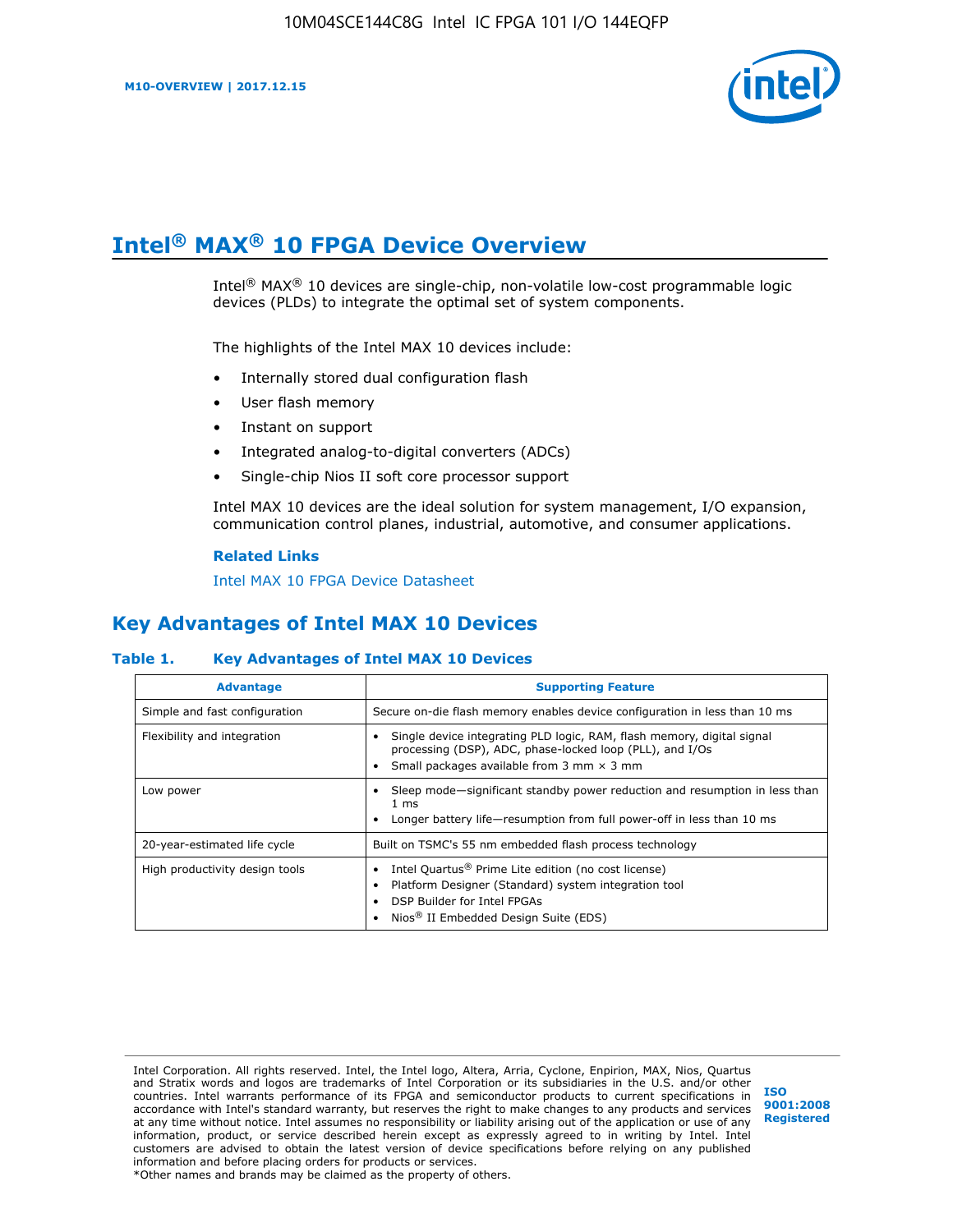

## **Summary of Intel MAX 10 Device Features**

### **Table 2. Summary of Features for Intel MAX 10 Devices**

| <b>Feature</b>                       | <b>Description</b>                                                                                                                                                                                                                                                                            |
|--------------------------------------|-----------------------------------------------------------------------------------------------------------------------------------------------------------------------------------------------------------------------------------------------------------------------------------------------|
| Technology                           | 55 nm TSMC Embedded Flash (Flash + SRAM) process technology                                                                                                                                                                                                                                   |
| Packaging                            | Low cost, small form factor packages-support multiple packaging<br>technologies and pin pitches<br>Multiple device densities with compatible package footprints for seamless<br>migration between different device densities<br>RoHS6-compliant                                               |
| Core architecture                    | 4-input look-up table (LUT) and single register logic element (LE)<br>$\bullet$<br>LEs arranged in logic array block (LAB)<br>$\bullet$<br>Embedded RAM and user flash memory<br>$\bullet$<br>Clocks and PLLs<br>$\bullet$<br>Embedded multiplier blocks<br>General purpose I/Os<br>$\bullet$ |
| Internal memory blocks               | M9K-9 kilobits (Kb) memory blocks<br>$\bullet$<br>Cascadable blocks to create RAM, dual port, and FIFO functions<br>$\bullet$                                                                                                                                                                 |
| User flash memory (UFM)              | User accessible non-volatile storage<br>$\bullet$<br>High speed operating frequency<br>$\bullet$<br>Large memory size<br>$\bullet$<br>High data retention<br>$\bullet$<br>Multiple interface option                                                                                           |
| Embedded multiplier blocks           | One $18 \times 18$ or two 9 $\times$ 9 multiplier modes<br>$\bullet$<br>Cascadable blocks enabling creation of filters, arithmetic functions, and image<br>processing pipelines                                                                                                               |
| <b>ADC</b>                           | 12-bit successive approximation register (SAR) type<br>$\bullet$<br>Up to 17 analog inputs<br>$\bullet$<br>Cumulative speed up to 1 million samples per second (MSPS)<br>Integrated temperature sensing capability                                                                            |
| Clock networks                       | Global clocks support<br>$\bullet$<br>High speed frequency in clock network                                                                                                                                                                                                                   |
| Internal oscillator                  | Built-in internal ring oscillator                                                                                                                                                                                                                                                             |
| PLLs                                 | Analog-based<br>Low jitter<br>$\bullet$<br>High precision clock synthesis<br>$\bullet$<br>Clock delay compensation<br>$\bullet$<br>Zero delay buffering<br>$\bullet$<br>Multiple output taps<br>$\bullet$                                                                                     |
| General-purpose I/Os (GPIOs)         | • Multiple I/O standards support<br>On-chip termination (OCT)<br>$\bullet$<br>Up to 830 megabits per second (Mbps) LVDS receiver, 800 Mbps LVDS<br>transmitter                                                                                                                                |
| External memory interface (EMIF) (1) | Supports up to 600 Mbps external memory interfaces:<br>continued                                                                                                                                                                                                                              |

<sup>(1)</sup> EMIF is only supported in selected Intel MAX 10 device density and package combinations. Refer to the *External Memory Interface User Guide* for more information.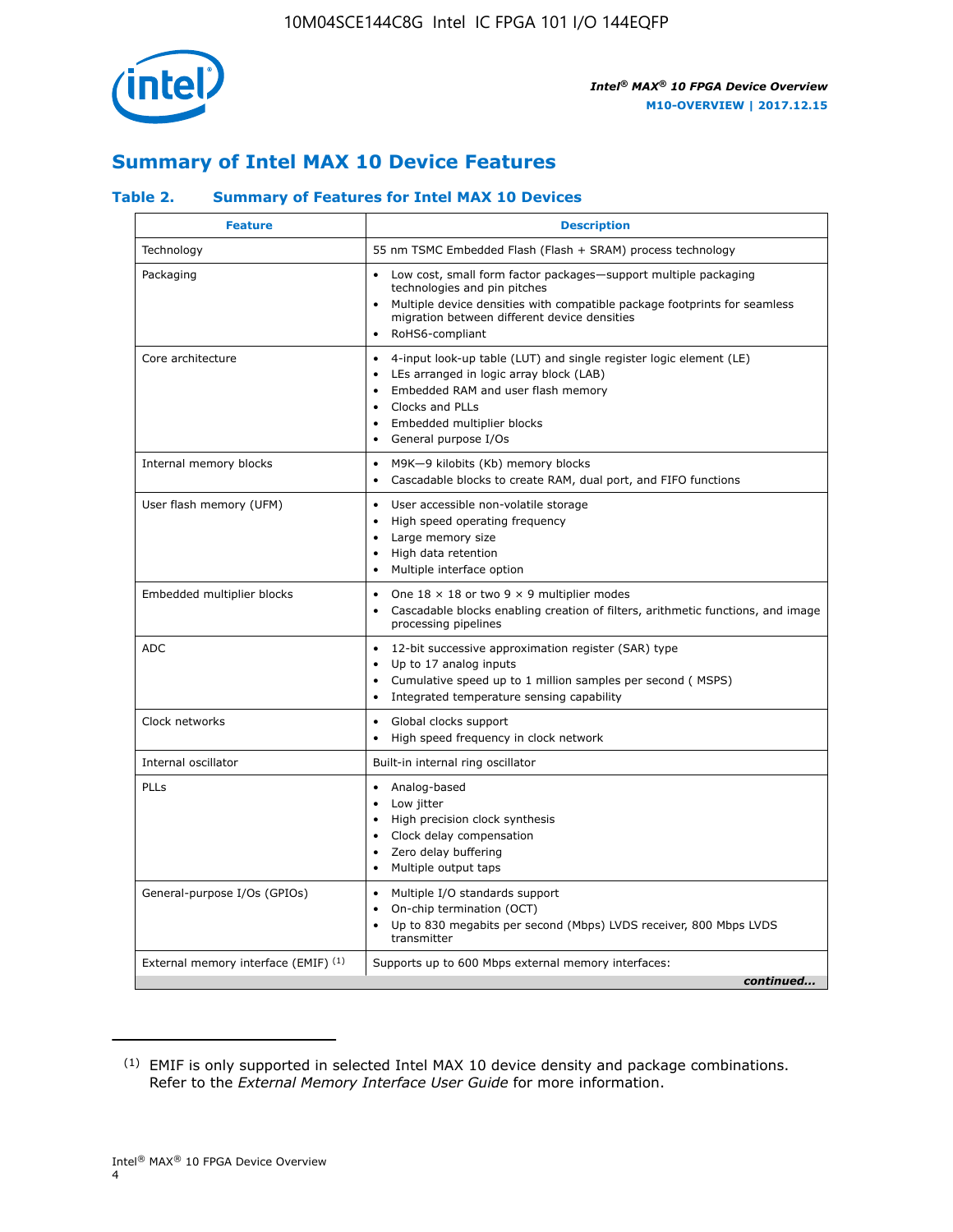

| <b>Feature</b>                | <b>Description</b>                                                                                                                                                                                                                                                                                                                             |
|-------------------------------|------------------------------------------------------------------------------------------------------------------------------------------------------------------------------------------------------------------------------------------------------------------------------------------------------------------------------------------------|
|                               | DDR3, DDR3L, DDR2, LPDDR2 (on 10M16, 10M25, 10M40, and 10M50.)<br>SRAM (Hardware support only)                                                                                                                                                                                                                                                 |
|                               | <i>Note:</i> For 600 Mbps performance, -6 device speed grade is required.<br>Performance varies according to device grade (commercial, industrial, or<br>automotive) and device speed grade $(-6 \text{ or } -7)$ . Refer to the <i>Intel MAX</i><br>10 FPGA Device Datasheet or External Memory Interface Spec Estimator<br>for more details. |
| Configuration                 | Internal configuration                                                                                                                                                                                                                                                                                                                         |
|                               | <b>JTAG</b>                                                                                                                                                                                                                                                                                                                                    |
|                               | Advanced Encryption Standard (AES) 128-bit encryption and compression<br>options                                                                                                                                                                                                                                                               |
|                               | Flash memory data retention of 20 years at 85 $^{\circ}$ C                                                                                                                                                                                                                                                                                     |
| Flexible power supply schemes | Single- and dual-supply device options<br>Dynamically controlled input buffer power down<br>Sleep mode for dynamic power reduction                                                                                                                                                                                                             |

## **Intel MAX 10 Device Ordering Information**

#### **Figure 1. Sample Ordering Code and Available Options for Intel MAX 10 Devices**



*Note:* The –I6 and –A6 speed grades of the Intel MAX 10 FPGA devices are not available by default in the Intel Quartus Prime software. Contact your local Intel sales representatives for support.

#### **Related Links**

#### [Intel FPGA Product Selector](http://www.altera.com/products/selector/psg-selector.html)

Provides the latest information about Intel FPGAs.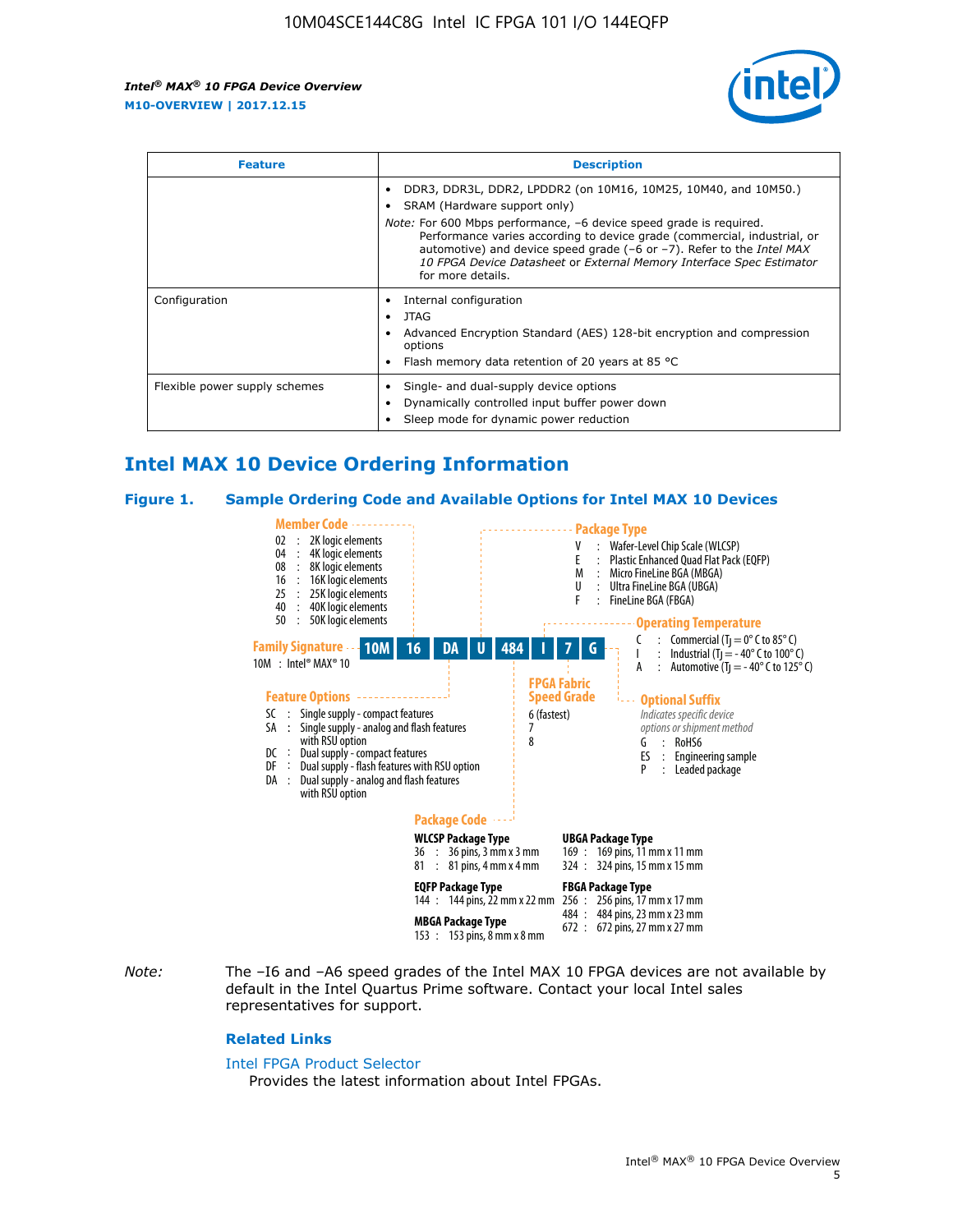

## **Intel MAX 10 Device Feature Options**

### **Table 3. Feature Options for Intel MAX 10 Devices**

| <b>Option</b> | <b>Feature</b>                                                                                                                                                                          |
|---------------|-----------------------------------------------------------------------------------------------------------------------------------------------------------------------------------------|
| Compact       | Devices with core architecture featuring single configuration image with self-configuration capability                                                                                  |
| Flash         | Devices with core architecture featuring:<br>Dual configuration image with self-configuration capability<br>Remote system upgrade capability<br>Memory initialization                   |
| Analog        | Devices with core architecture featuring:<br>Dual configuration image with self-configuration capability<br>Remote system upgrade capability<br>Memory initialization<br>Integrated ADC |

## **Intel MAX 10 Device Maximum Resources**

## **Table 4. Maximum Resource Counts for Intel MAX 10 Devices**

|                           | <b>Resource</b>              | <b>Device</b>  |              |              |                |                |              |                |
|---------------------------|------------------------------|----------------|--------------|--------------|----------------|----------------|--------------|----------------|
|                           |                              | <b>10M02</b>   | <b>10M04</b> | <b>10M08</b> | <b>10M16</b>   | <b>10M25</b>   | <b>10M40</b> | <b>10M50</b>   |
|                           | Logic Elements (LE) (K)      | $\overline{2}$ | 4            | 8            | 16             | 25             | 40           | 50             |
| M9K Memory (Kb)           |                              | 108            | 189          | 378          | 549            | 675            | 1,260        | 1,638          |
|                           | User Flash Memory (Kb) (2)   | 96             | 1,248        | 1,376        | 2,368          | 3,200          | 5,888        | 5,888          |
| $18 \times 18$ Multiplier |                              | 16             | 20           | 24           | 45             | 55             | 125          | 144            |
| <b>PLL</b>                |                              | 2              | 2            | 2            | $\overline{4}$ | $\overline{4}$ | 4            | $\overline{4}$ |
| GPIO                      |                              | 246            | 246          | 250          | 320            | 360            | 500          | 500            |
| <b>LVDS</b>               | Dedicated<br>Transmitter     | 15             | 15           | 15           | 22             | 24             | 30           | 30             |
|                           | Emulated<br>Transmitter      | 114            | 114          | 116          | 151            | 171            | 241          | 241            |
|                           | Dedicated Receiver           | 114            | 114          | 116          | 151            | 171            | 241          | 241            |
|                           | Internal Configuration Image | $\mathbf{1}$   | 2            | 2            | $\overline{2}$ | 2              | 2            | $\overline{2}$ |
| <b>ADC</b>                |                              |                | 1            | 1            | $\mathbf{1}$   | 2              | 2            | 2              |

<sup>(2)</sup> The maximum possible value including user flash memory and configuration flash memory. For more information, refer to [Intel MAX 10 User Flash Memory User Guide](https://www.altera.com/documentation/vgo1395753117436.html#vgo1395811844282).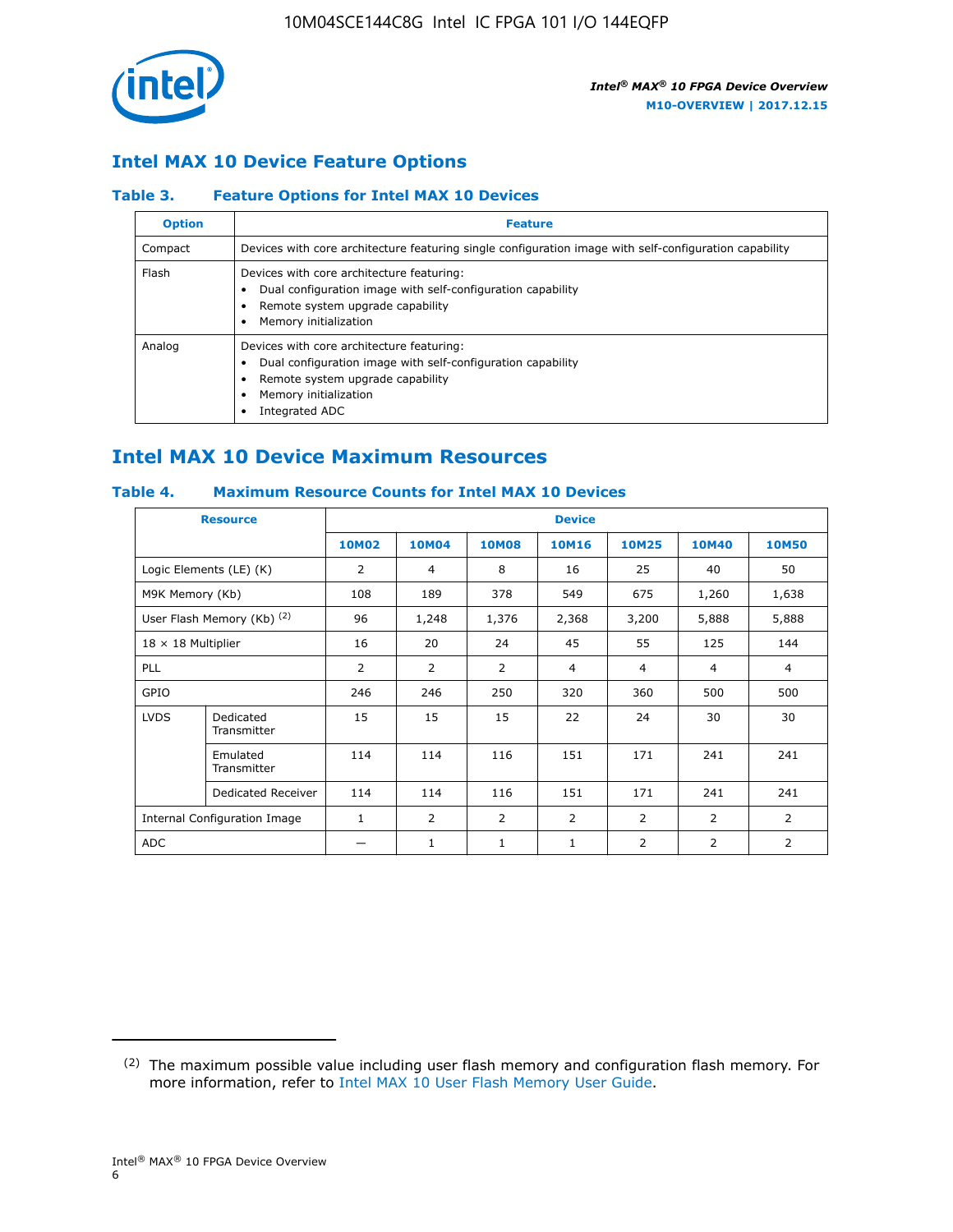

## **Intel MAX 10 Devices I/O Resources Per Package**

### **Table 5. Package Plan for Intel MAX 10 Single Power Supply Devices**

| <b>Device</b> |                   | <b>Package</b>                     |                      |                                      |                                      |  |  |  |
|---------------|-------------------|------------------------------------|----------------------|--------------------------------------|--------------------------------------|--|--|--|
|               | <b>Type</b>       | M153<br>153-pin MBGA               | U169<br>169-pin UBGA | <b>U324</b><br>324-pin UBGA          | E144<br>144-pin EQFP                 |  |  |  |
|               | <b>Size</b>       | $8 \text{ mm} \times 8 \text{ mm}$ | 11 mm $\times$ 11 mm | $15 \text{ mm} \times 15 \text{ mm}$ | $22 \text{ mm} \times 22 \text{ mm}$ |  |  |  |
|               | <b>Ball Pitch</b> | $0.5$ mm                           | $0.8$ mm             | $0.8$ mm                             | $0.5$ mm                             |  |  |  |
| 10M02         |                   | 112                                | 130                  | 246                                  | 101                                  |  |  |  |
| 10M04         |                   | 112                                | 130                  | 246                                  | 101                                  |  |  |  |
| 10M08         | 112<br>130        |                                    | 246                  | 101                                  |                                      |  |  |  |
| 10M16         | 130               |                                    | 246                  | 101                                  |                                      |  |  |  |
| 10M25         |                   |                                    |                      |                                      | 101                                  |  |  |  |
| 10M40         |                   |                                    |                      |                                      | 101                                  |  |  |  |
| 10M50         |                   |                                    |                      |                                      | 101                                  |  |  |  |

## **Table 6. Package Plan for Intel MAX 10 Dual Power Supply Devices**

| <b>Device</b> |                   | <b>Package</b> |                                            |                                                                    |                         |                           |                             |  |  |
|---------------|-------------------|----------------|--------------------------------------------|--------------------------------------------------------------------|-------------------------|---------------------------|-----------------------------|--|--|
|               | <b>Type</b>       | <b>V36</b>     | <b>V81</b>                                 | <b>U324</b><br>36-pin WLCSP 81-pin WLCSP 324-pin UBGA 256-pin FBGA | <b>F256</b>             | F484<br>484-pin FBGA      | <b>F672</b><br>672-pin FBGA |  |  |
|               | <b>Size</b>       |                | $3$ mm $\times$ 3 mm $ 4$ mm $\times$ 4 mm | 15 mm $\times$ 15<br>mm                                            | 17 mm $\times$ 17<br>mm | $23$ mm $\times$ 23<br>mm | $27$ mm $\times$ 27<br>mm   |  |  |
|               | <b>Ball Pitch</b> | $0.4$ mm       | $0.4$ mm                                   | $0.8$ mm                                                           | 1.0 <sub>mm</sub>       | 1.0 <sub>mm</sub>         | 1.0 <sub>mm</sub>           |  |  |
| 10M02         |                   | 27             |                                            | 160                                                                |                         |                           |                             |  |  |
| 10M04         |                   |                |                                            | 246                                                                | 178                     |                           |                             |  |  |
| 10M08         |                   |                | 56                                         | 246                                                                | 178                     | 250                       |                             |  |  |
| 10M16         |                   |                |                                            | 246                                                                | 178                     | 320                       |                             |  |  |
| 10M25         |                   |                |                                            |                                                                    | 178                     | 360                       |                             |  |  |
| 10M40         |                   |                |                                            |                                                                    | 178                     | 360                       | 500                         |  |  |
| 10M50         |                   |                |                                            |                                                                    | 178                     | 360                       | 500                         |  |  |

## **Related Links**

- [Intel MAX 10 General Purpose I/O User Guide](https://www.altera.com/documentation/sam1393999966669.html#sam1394000084476)
- [Intel MAX 10 High-Speed LVDS I/O User Guide](https://www.altera.com/documentation/sam1394433606063.html#sam1394433911642)

## **Intel MAX 10 Vertical Migration Support**

Vertical migration supports the migration of your design to other Intel MAX 10 devices of different densities in the same package with similar I/O and ADC resources.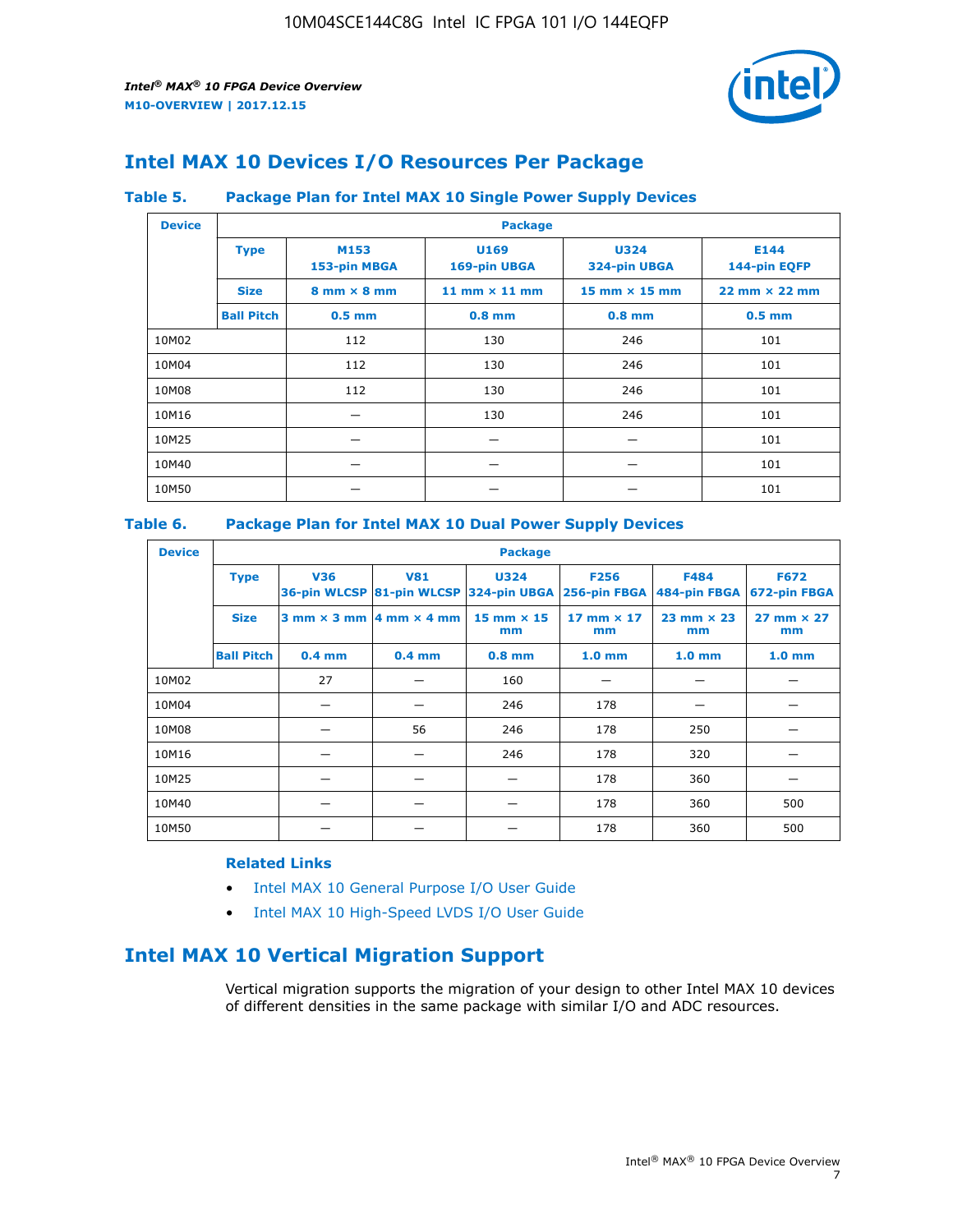

## **Intel MAX 10 I/O Vertical Migration Support**

#### **Figure 2. Migration Capability Across Intel MAX 10 Devices**

- The arrows indicate the migration paths. The devices included in each vertical migration path are shaded. Non-migratable devices are omitted. Some packages have several migration paths. Devices with lesser I/O resources in the same path have lighter shades.
- To achieve the full I/O migration across product lines in the same migration path, restrict I/Os usage to match the product line with the lowest I/O count.

|                                                                        | <b>Package</b> |            |      |      |             |      |      |      |      |
|------------------------------------------------------------------------|----------------|------------|------|------|-------------|------|------|------|------|
| <b>Device</b>                                                          | <b>V36</b>     | <b>V81</b> | M153 | U169 | <b>U324</b> | F256 | E144 | F484 | F672 |
| 10M02                                                                  |                |            |      |      | 7           |      |      |      |      |
| 10M04                                                                  |                |            |      |      |             |      |      |      |      |
| 10M08                                                                  |                |            |      |      |             |      |      |      |      |
| 10M16                                                                  |                |            |      |      |             |      |      |      |      |
| 10M25                                                                  |                |            |      |      |             |      |      |      |      |
| 10M40                                                                  |                |            |      |      |             |      |      |      |      |
| 10M50                                                                  |                |            |      |      |             |      |      |      |      |
| <b>Single Power Supply Devices</b><br><b>Dual Power Supply Devices</b> |                |            |      |      |             |      |      |      |      |

*Note:* To verify the pin migration compatibility, use the Pin Migration View window in the Intel Quartus Prime software Pin Planner.

## **Intel MAX 10 ADC Vertical Migration Support**

#### **Figure 3. ADC Vertical Migration Across Intel MAX 10 Devices**

The arrows indicate the ADC migration paths. The devices included in each vertical migration path are shaded.

|                                                                                                                                                                                                                         | Package |      |      |                  |      |      |      |  |  |
|-------------------------------------------------------------------------------------------------------------------------------------------------------------------------------------------------------------------------|---------|------|------|------------------|------|------|------|--|--|
| <b>Device</b>                                                                                                                                                                                                           | M153    | U169 | U324 | F <sub>256</sub> | E144 | F484 | F672 |  |  |
| 10M04                                                                                                                                                                                                                   |         |      |      |                  |      |      |      |  |  |
| 10M08                                                                                                                                                                                                                   |         |      |      |                  |      |      |      |  |  |
| 10M16                                                                                                                                                                                                                   |         |      |      |                  |      |      |      |  |  |
| 10M25                                                                                                                                                                                                                   |         |      |      |                  |      |      |      |  |  |
| 10M40                                                                                                                                                                                                                   |         |      |      |                  |      |      |      |  |  |
| 10M50                                                                                                                                                                                                                   |         |      |      |                  |      |      |      |  |  |
| Dual ADC Device: Each ADC (ADC1 and ADC2) supports 1 dedicated analog input pin and 8 dual function pins.<br><b>Single ADC Device:</b> Single ADC that supports 1 dedicated analog input pin and 16 dual function pins. |         |      |      |                  |      |      |      |  |  |

**Single ADC Device:** Single ADC that supports 1 dedicated analog input pin and 8 dual function pins.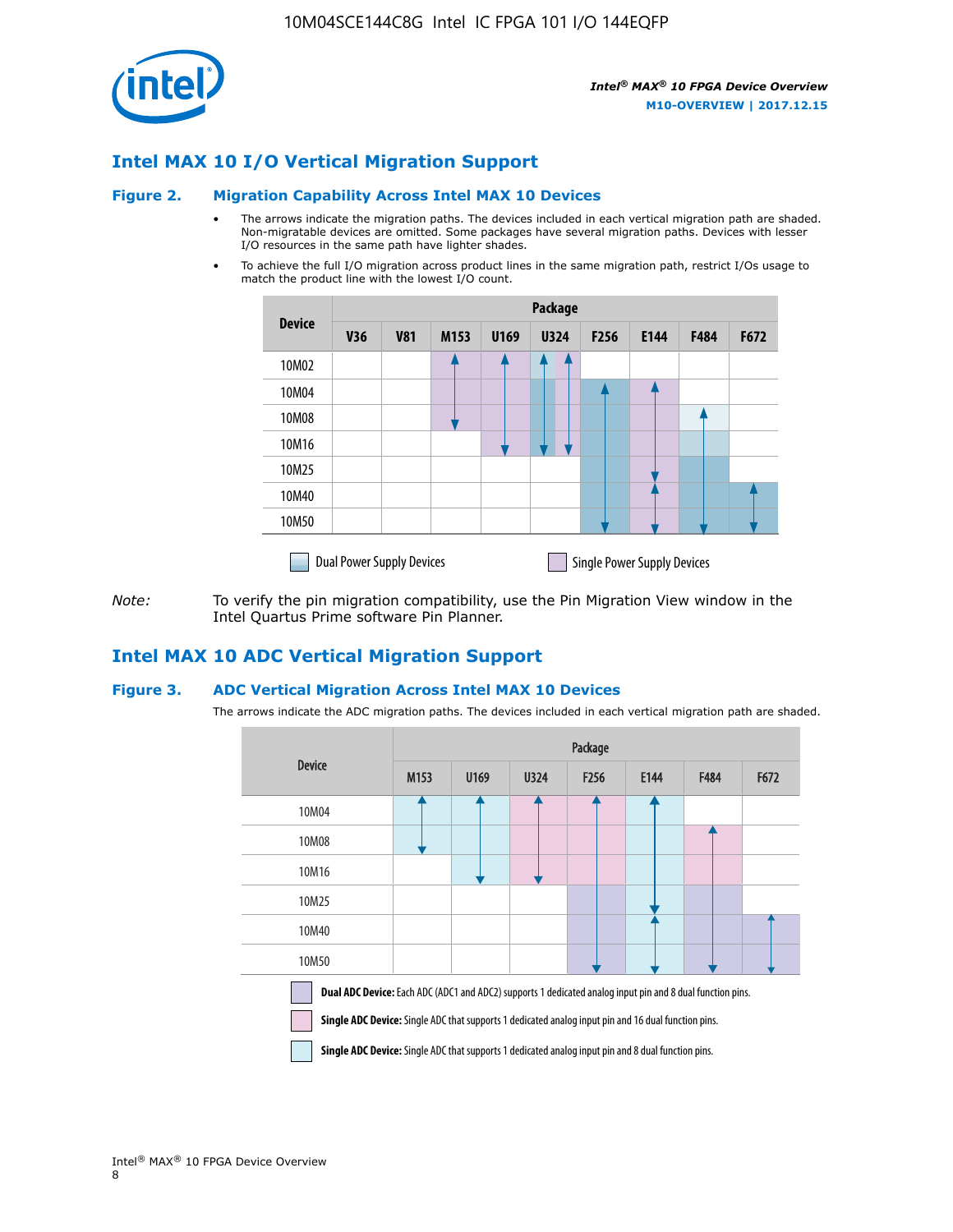

## **Table 7. Pin Migration Conditions for ADC Migration**

| <b>Source</b>     | <b>Target</b>     | <b>Migratable Pins</b>                                                                                            |
|-------------------|-------------------|-------------------------------------------------------------------------------------------------------------------|
| Single ADC device | Single ADC device | You can migrate all ADC input pins                                                                                |
| Dual ADC device   | Dual ADC device   |                                                                                                                   |
| Single ADC device | Dual ADC device   | One dedicated analog input pin.                                                                                   |
| Dual ADC device   | Single ADC device | Eight dual function pins from the ADC1 block of the<br>٠<br>source device to the ADC1 block of the target device. |

## **Logic Elements and Logic Array Blocks**

The LAB consists of 16 logic elements (LE) and a LAB-wide control block. An LE is the smallest unit of logic in the Intel MAX 10 device architecture. Each LE has four inputs, a four-input look-up table (LUT), a register, and output logic. The four-input LUT is a function generator that can implement any function with four variables.

#### **Figure 4. Intel MAX 10 Device Family LEs**



## **Analog-to-Digital Converter**

Intel MAX 10 devices feature up to two ADCs. You can use the ADCs to monitor many different signals, including on-chip temperature.

#### **Table 8. ADC Features**

| <b>Feature</b>             | <b>Description</b>                                                                                                                                                                                  |
|----------------------------|-----------------------------------------------------------------------------------------------------------------------------------------------------------------------------------------------------|
| 12-bit resolution          | Translates analog signal to digital data for information processing, computing,<br>data transmission, and control systems<br>Provides a 12-bit digital representation of the observed analog signal |
| Up to 1 MSPS sampling rate | Monitors single-ended external inputs with a cumulative sampling rate of 25<br>kilosamples per second to 1 MSPS in normal mode                                                                      |
|                            |                                                                                                                                                                                                     |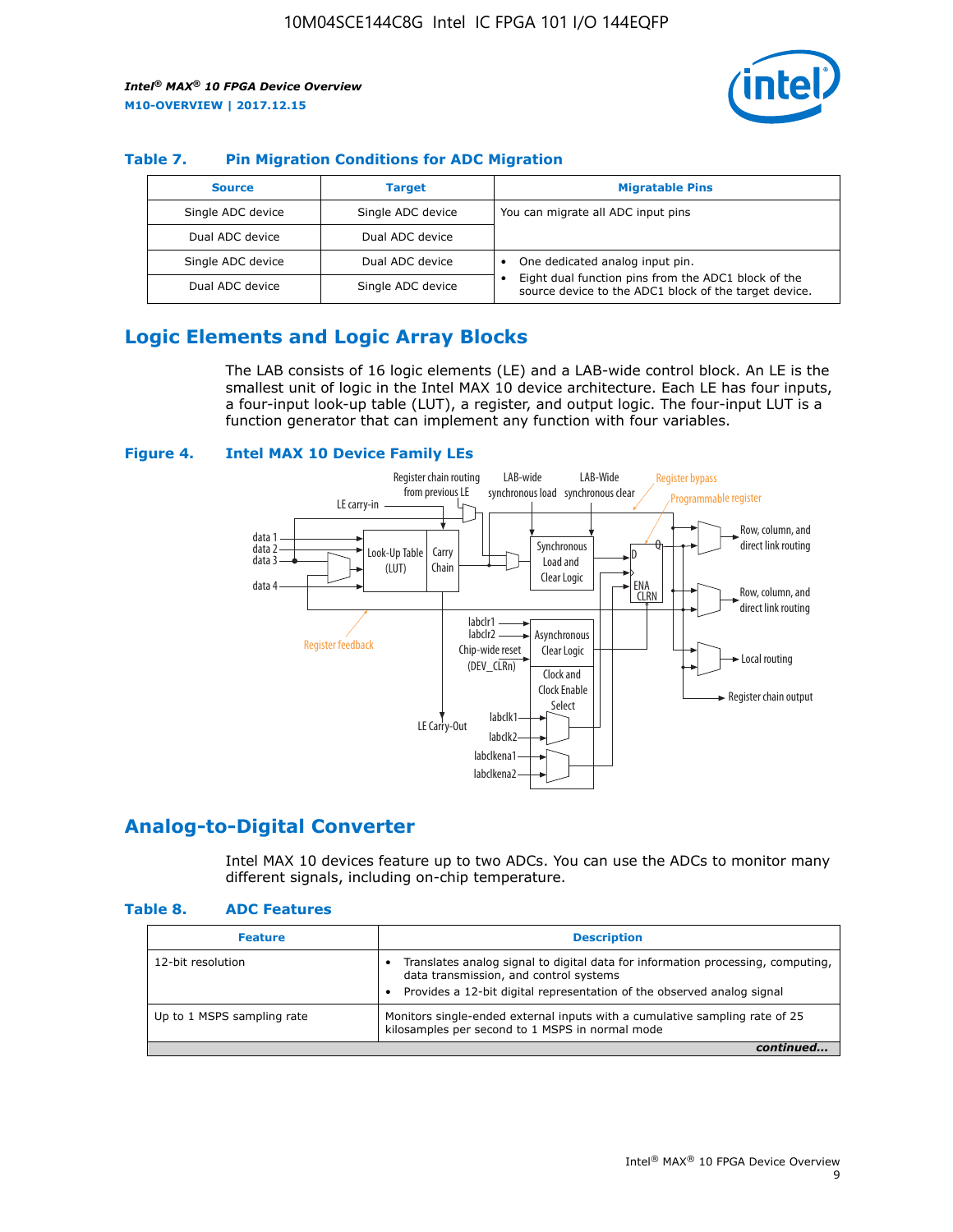

| <b>Feature</b>                                                  | <b>Description</b>                                                                                                                         |
|-----------------------------------------------------------------|--------------------------------------------------------------------------------------------------------------------------------------------|
| Up to 17 single-ended external inputs<br>for single ADC devices | One dedicated analog and 16 dual function input pins                                                                                       |
| Up to 18 single-ended external inputs<br>for dual ADC devices   | One dedicated analog and eight dual-function input pins in each ADC block<br>٠<br>Simultaneous measurement capability for dual ADC devices |
| On-chip temperature sensor                                      | Monitors external temperature data input with a sampling rate of up to 50<br>kilosamples per second                                        |

## **User Flash Memory**

The user flash memory (UFM) block in Intel MAX 10 devices stores non-volatile information.

UFM provides an ideal storage solution that you can access using Avalon Memory-Mapped (Avalon-MM) slave interface protocol.

#### **Table 9. UFM Features**

| <b>Features</b>     | <b>Capacity</b>                                                             |
|---------------------|-----------------------------------------------------------------------------|
| Endurance           | Counts to at least 10,000 program/erase cycles                              |
| Data retention      | 20 years at 85 $^{\circ}$ C<br>٠<br>10 years at 100 °C<br>$\bullet$         |
| Operating frequency | Maximum 116 MHz for parallel interface and 7.25 MHz for<br>serial interface |
| Data length         | Stores data up to 32 bits length in parallel                                |

## **Embedded Multipliers and Digital Signal Processing Support**

Intel MAX 10 devices support up to 144 embedded multiplier blocks. Each block supports one individual  $18 \times 18$ -bit multiplier or two individual  $9 \times 9$ -bit multipliers.

With the combination of on-chip resources and external interfaces in Intel MAX 10 devices, you can build DSP systems with high performance, low system cost, and low power consumption.

You can use the Intel MAX 10 device on its own or as a DSP device co-processor to improve price-to-performance ratios of DSP systems.

You can control the operation of the embedded multiplier blocks using the following options:

- Parameterize the relevant IP cores with the Intel Quartus Prime parameter editor
- Infer the multipliers directly with VHDL or Verilog HDL

System design features provided for Intel MAX 10 devices: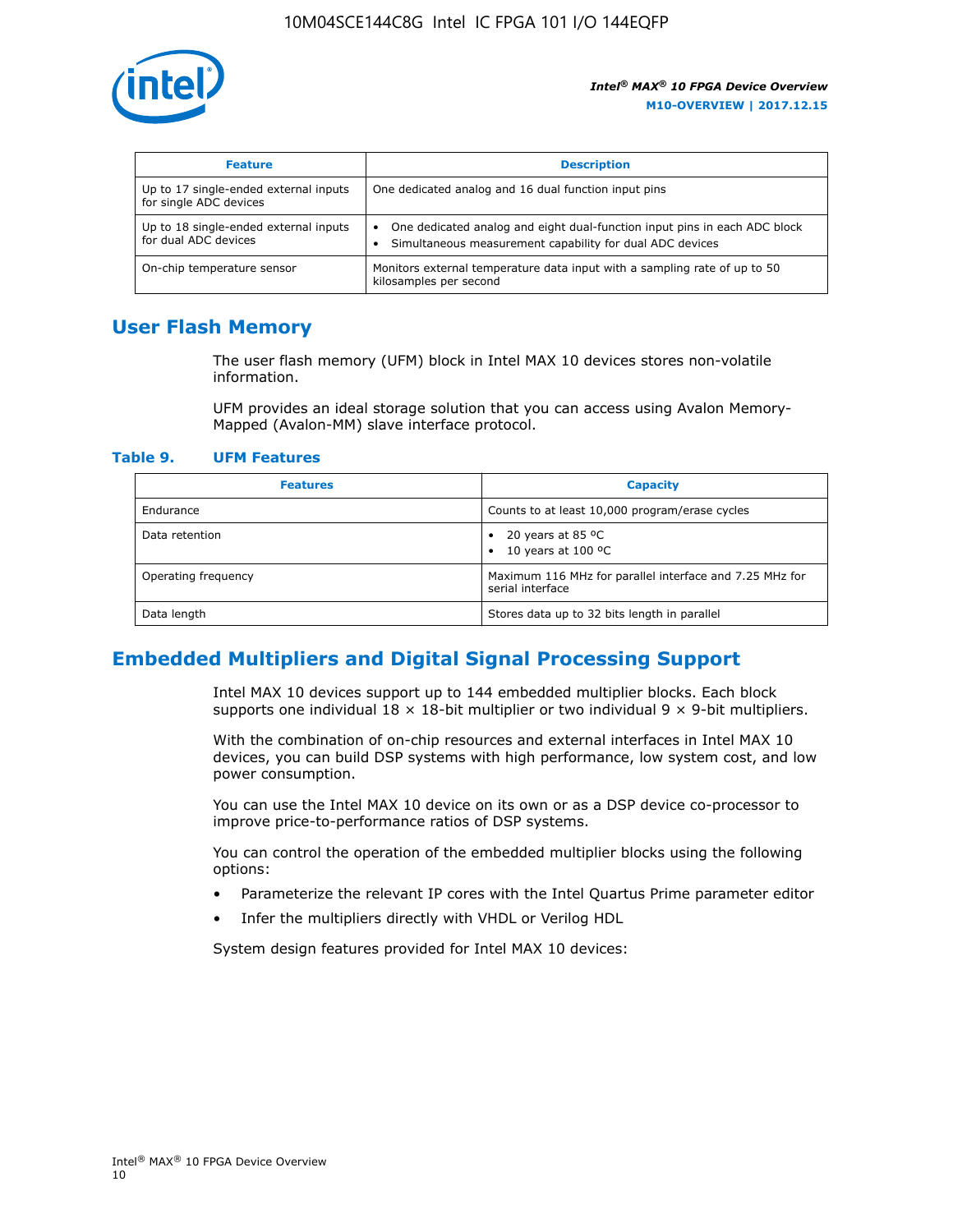

- DSP IP cores:
	- Common DSP processing functions such as finite impulse response (FIR), fast Fourier transform (FFT), and numerically controlled oscillator (NCO) functions
	- Suites of common video and image processing functions
- Complete reference designs for end-market applications
- DSP Builder for Intel FPGAs interface tool between the Intel Quartus Prime software and the MathWorks Simulink and MATLAB design environments
- DSP development kits

## **Embedded Memory Blocks**

The embedded memory structure consists of M9K memory blocks columns. Each M9K memory block of a Intel MAX 10 device provides 9 Kb of on-chip memory capable of operating at up to 284 MHz. The embedded memory structure consists of M9K memory blocks columns. Each M9K memory block of a Intel MAX 10 device provides 9 Kb of on-chip memory. You can cascade the memory blocks to form wider or deeper logic structures.

You can configure the M9K memory blocks as RAM, FIFO buffers, or ROM.

The Intel MAX 10 device memory blocks are optimized for applications such as high throughput packet processing, embedded processor program, and embedded data storage.

| <b>Operation Modes</b> | <b>Port Widths</b>                                                                       |
|------------------------|------------------------------------------------------------------------------------------|
| Single port            | $x1, x2, x4, x8, x9, x16, x18, x32, and x36$                                             |
| Simple dual port       | $x1, x2, x4, x8, x9, x16, x18, x32, and x36$                                             |
| True dual port         | $\times$ 1, $\times$ 2, $\times$ 4, $\times$ 8, $\times$ 9, $\times$ 16, and $\times$ 18 |

#### **Table 10. M9K Operation Modes and Port Widths**

## **Clocking and PLL**

Intel MAX 10 devices offer the following resources: global clock (GCLK) networks and phase-locked loops (PLLs) with a 116-MHz built-in oscillator.

Intel MAX 10 devices support up to 20 global clock (GCLK) networks with operating frequency up to 450 MHz. The GCLK networks have high drive strength and low skew.

The PLLs provide robust clock management and synthesis for device clock management, external system clock management, and I/O interface clocking. The high precision and low jitter PLLs offers the following features:

- Reduction in the number of oscillators required on the board
- Reduction in the device clock pins through multiple clock frequency synthesis from a single reference clock source
- Frequency synthesis
- On-chip clock de-skew
- Jitter attenuation
- Dynamic phase-shift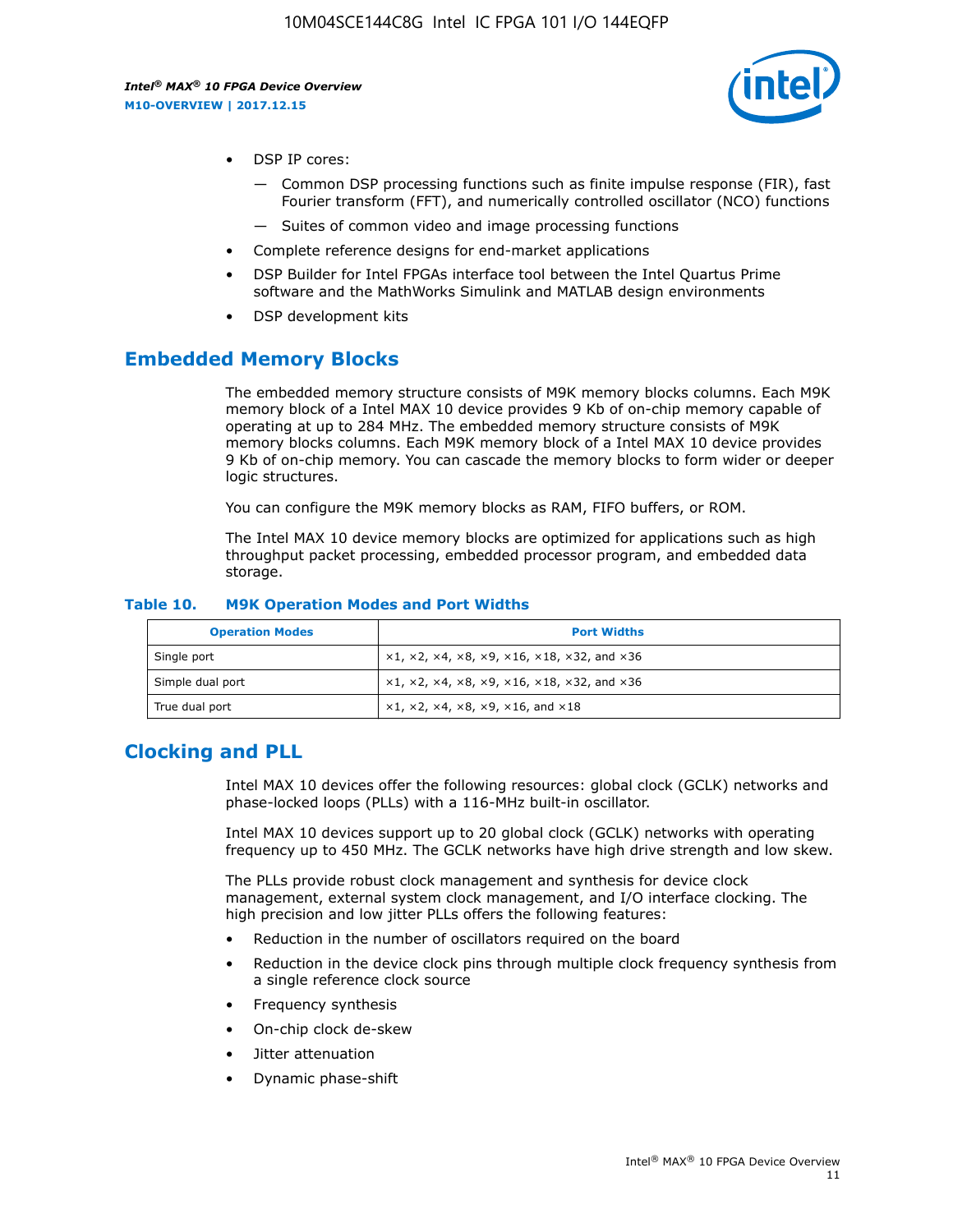

- Zero delay buffer
- Counter reconfiguration
- Bandwidth reconfiguration
- Programmable output duty cycle
- PLL cascading
- Reference clock switchover
- Driving of the ADC block

## **FPGA General Purpose I/O**

The Intel MAX 10 I/O buffers support a range of programmable features.

These features increase the flexibility of I/O utilization and provide an alternative to reduce the usage of external discrete components such as a pull-up resistor and a PCI clamp diode.

## **External Memory Interface**

Dual-supply Intel MAX 10 devices feature external memory interfaces solution that uses the I/O elements on the right side of the devices together with the UniPHY IP.

With this solution, you can create external memory interfaces to 16-bit SDRAM components with error correction coding (ECC).

*Note:* The external memory interface feature is available only for dual-supply Intel MAX 10 devices.

#### **Table 11. External Memory Interface Performance**

| <b>External Memory</b><br>Interface $(3)$ | <b>I/O Standard</b> | <b>Maximum Width</b> | <b>Maximum Frequency (MHz)</b> |
|-------------------------------------------|---------------------|----------------------|--------------------------------|
| <b>DDR3 SDRAM</b>                         | $SSTL-15$           | 16 bit $+8$ bit ECC  | 303                            |
| <b>DDR3L SDRAM</b>                        | SSTL-135            | 16 bit $+8$ bit ECC  | 303                            |
| <b>DDR2 SDRAM</b>                         | SSTL-18             | 16 bit $+8$ bit ECC  | 200                            |
| LPDDR2 SDRAM                              | HSUL-12             | 16 bit without ECC   | 200(4)                         |

#### **Related Links**

[External Memory Interface Spec Estimator](http://www.altera.com/technology/memory/estimator/mem-emif-index.html)

Provides a parametric tool that allows you to find and compare the performance of the supported external memory interfaces in Intel FPGAs.

 $(3)$  The device hardware supports SRAM. Use your own design to interface with SRAM devices.

 $(4)$  To achieve the specified performance, constrain the memory device I/O and core power supply variation to within ±3%. By default, the frequency is 167 MHz.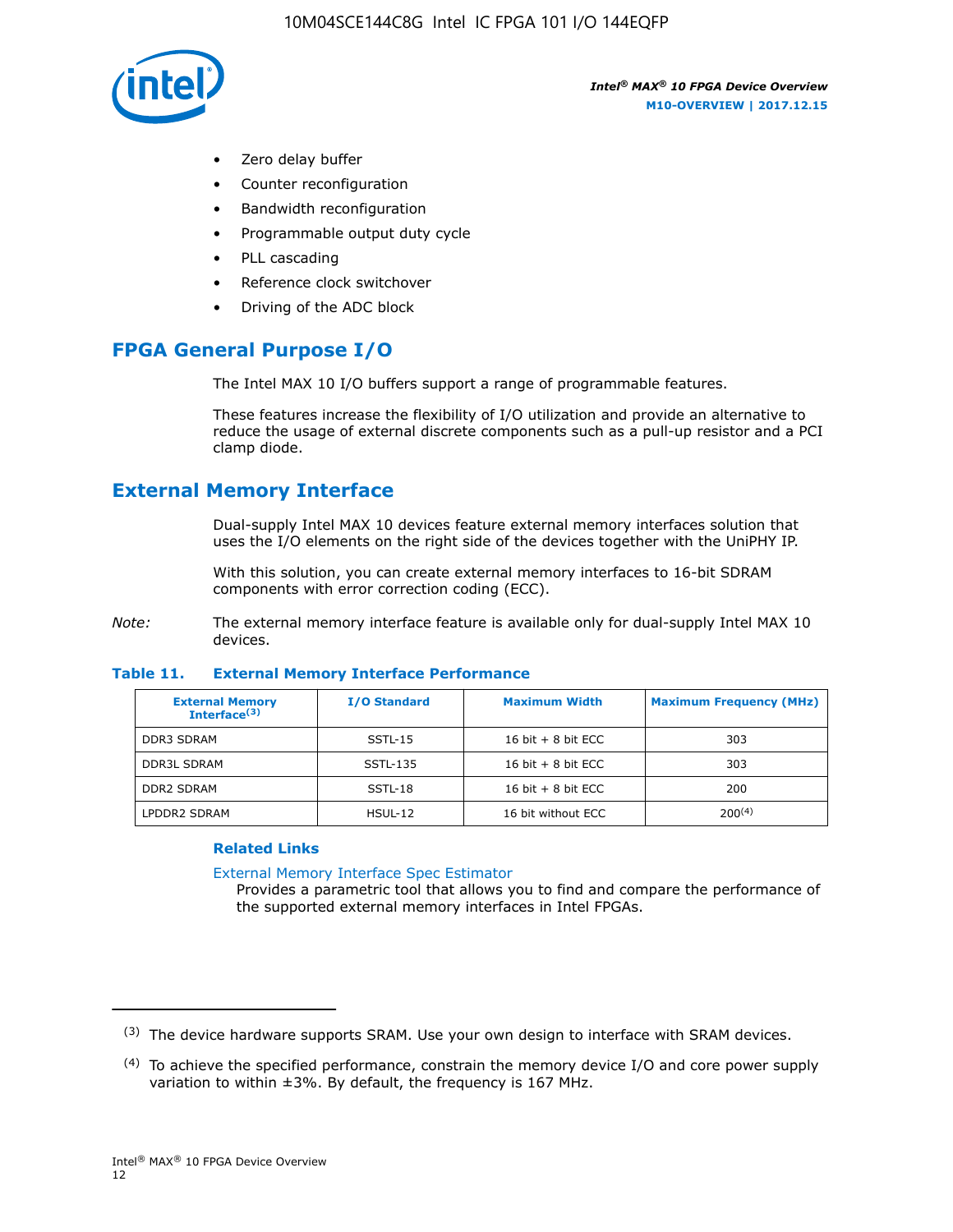

## **Configuration**

## **Table 12. Configuration Features**

| <b>Feature</b>                    | <b>Description</b>                                                                                                                                                                       |
|-----------------------------------|------------------------------------------------------------------------------------------------------------------------------------------------------------------------------------------|
| Dual configuration                | Stores two configuration images in the configuration flash memory (CFM)<br>Selects the first configuration image to load using the CONFIG SEL pin                                        |
| Design security                   | Supports 128-bit key with non-volatile key programming<br>Limits access of the JTAG instruction during power-up in the JTAG secure mode<br>Unique device ID for each Intel MAX 10 device |
| <b>SEU Mitigation</b>             | Auto-detects cyclic redundancy check (CRC) errors during configuration<br>Provides optional CRC error detection and identification in user mode                                          |
| Dual-purpose configuration<br>pin | Functions as configuration pins prior to user mode<br>$\bullet$<br>Provides options to be used as configuration pin or user I/O pin in user mode                                         |
| Configuration data<br>compression | Decompresses the compressed configuration bitstream data in real-time during<br>configuration<br>Reduces the size of configuration image stored in the CFM                               |
| Instant-on                        | Provides the fastest power-up mode for Intel MAX 10 devices.                                                                                                                             |

#### **Table 13. Configuration Schemes for Intel MAX 10 Devices**

| <b>Configuration Scheme</b>   | <b>Compression</b>       | <b>Encryption</b> | <b>Dual Image</b><br><b>Configuration</b> | <b>Data Width</b> |
|-------------------------------|--------------------------|-------------------|-------------------------------------------|-------------------|
| <b>Internal Configuration</b> | Yes                      | Yes               | Yes                                       |                   |
| <b>JTAG</b>                   | $\overline{\phantom{a}}$ |                   | -                                         |                   |

## **Power Management**

## **Table 14. Power Options**

| <b>Power Options</b>                  | <b>Advantage</b>                                                                                                                        |  |
|---------------------------------------|-----------------------------------------------------------------------------------------------------------------------------------------|--|
| Single-supply device                  | Saves board space and costs.                                                                                                            |  |
| Dual-supply device                    | Consumes less power<br>Offers higher performance<br>$\bullet$                                                                           |  |
| Power management<br>controller scheme | Reduces dynamic power consumption when certain applications are in standby mode<br>Provides a fast wake-up time of less than 1 ms.<br>٠ |  |

## **Document Revision History for Intel MAX 10 FPGA Device Overview**

| <b>Date</b>   | <b>Version</b> | <b>Changes</b>                                                                                                                                                                                                                       |
|---------------|----------------|--------------------------------------------------------------------------------------------------------------------------------------------------------------------------------------------------------------------------------------|
| December 2017 | 2017.12.15     | Added the U324 package for the Intel MAX 10 single power supply<br>devices.<br>Updated the 10M02 GPIO and LVDS count in the Maximum Resource<br>Counts for Intel MAX 10 Devices table.<br>Updated the I/O vertical migration figure. |
| February 2017 | 2017.02.21     | Rebranded as Intel.                                                                                                                                                                                                                  |
|               |                |                                                                                                                                                                                                                                      |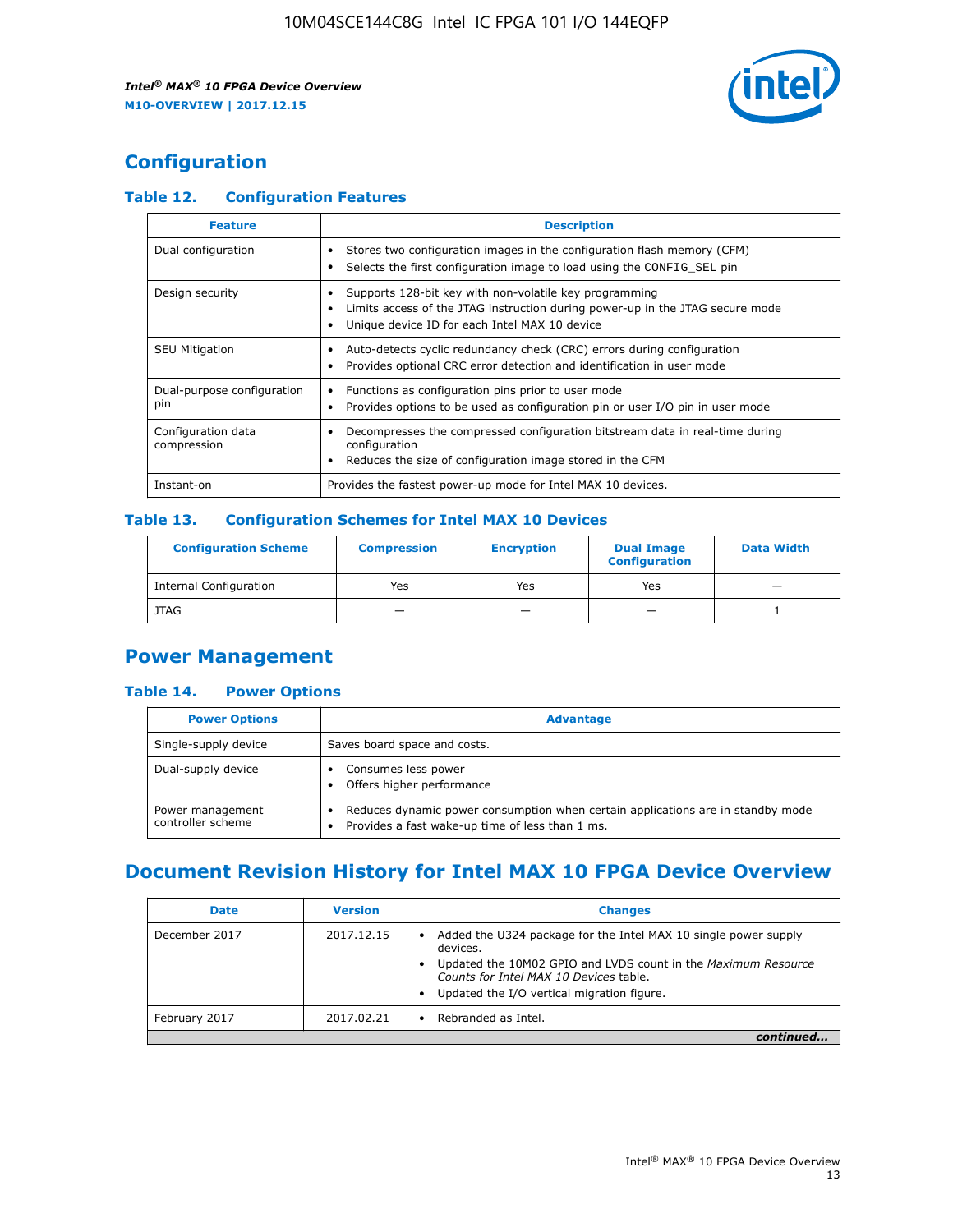

| <b>Date</b>    | <b>Version</b> | <b>Changes</b>                                                                                                                                                                                                                                                                                                                                                                                                                                                                                                                                                                                                                                                                                                                                                                                                                                                                                                                                                                                                                                                                                                                                           |
|----------------|----------------|----------------------------------------------------------------------------------------------------------------------------------------------------------------------------------------------------------------------------------------------------------------------------------------------------------------------------------------------------------------------------------------------------------------------------------------------------------------------------------------------------------------------------------------------------------------------------------------------------------------------------------------------------------------------------------------------------------------------------------------------------------------------------------------------------------------------------------------------------------------------------------------------------------------------------------------------------------------------------------------------------------------------------------------------------------------------------------------------------------------------------------------------------------|
| December 2016  | 2016.12.20     | • Updated EMIF information in the Summary of Features for Intel MAX 10<br>Devices table. EMIF is only supported in selected Intel MAX 10 device<br>density and package combinations, and for 600 Mbps performance, -6<br>device speed grade is required.<br>Updated the device ordering information to include P for leaded<br>package.                                                                                                                                                                                                                                                                                                                                                                                                                                                                                                                                                                                                                                                                                                                                                                                                                  |
| May 2016       | 2016.05.02     | Removed all preliminary marks.<br>Update the ADC sampling rate description. The ADC feature monitors<br>$\bullet$<br>single-ended external inputs with a cumulative sampling rate of 25<br>kilosamples per second to 1 MSPS in normal mode.                                                                                                                                                                                                                                                                                                                                                                                                                                                                                                                                                                                                                                                                                                                                                                                                                                                                                                              |
| November 2015  | 2015.11.02     | Removed SF feature from the device ordering information figure.<br>$\bullet$<br>Changed instances of Quartus II to Intel Quartus Prime.<br>$\bullet$                                                                                                                                                                                                                                                                                                                                                                                                                                                                                                                                                                                                                                                                                                                                                                                                                                                                                                                                                                                                     |
| May 2015       | 2015.05.04     | Added clearer descriptions for the feature options listed in the device<br>$\bullet$<br>ordering information figure.<br>Updated the maximum dedicated LVDS transmitter count of 10M02<br>$\bullet$<br>device from 10 to 9.<br>Removed the F672 package of the Intel MAX 10 10M25 device :<br>- Updated the devices I/O resources per package.<br>$-$ Updated the I/O vertical migration support.<br>- Updated the ADC vertical migration support.<br>Updated the maximum resources for 10M25 device:<br>- Maximum GPIO from 380 to 360.<br>- Maximum dedicated LVDS transmitter from 26 to 24.<br>- Maximum emulated LVDS transmitter from 181 to 171.<br>- Maximum dedicated LVDS receiver from 181 to 171.<br>Added ADC information for the E144 package of the 10M04 device.<br>$\bullet$<br>Updated the ADC vertical migration diagram to clarify that there are<br>single ADC devices with eight and 16 dual function pins.<br>Removed the note about contacting Altera for DDR3, DDR3L, DDR2,<br>and LPDDR2 external memory interface support. The Intel Quartus<br>Prime software supports these external memory interfaces from version<br>15.0. |
| December 2014  | 2014.12.15     | Changed terms:<br>$\bullet$<br>- "dual image" to "dual configuration image"<br>- "dual-image configuration" to dual configuration"<br>Added memory initialization feature for Flash and Analog devices.<br>$\bullet$<br>Added maximum data retention capacity of up to 20 years for UFM<br>$\bullet$<br>feature.<br>Added maximum operating frequency of 7.25 MHz for serial interface<br>for UFM feature.                                                                                                                                                                                                                                                                                                                                                                                                                                                                                                                                                                                                                                                                                                                                               |
| September 2014 | 2014.09.22     | Initial release.                                                                                                                                                                                                                                                                                                                                                                                                                                                                                                                                                                                                                                                                                                                                                                                                                                                                                                                                                                                                                                                                                                                                         |